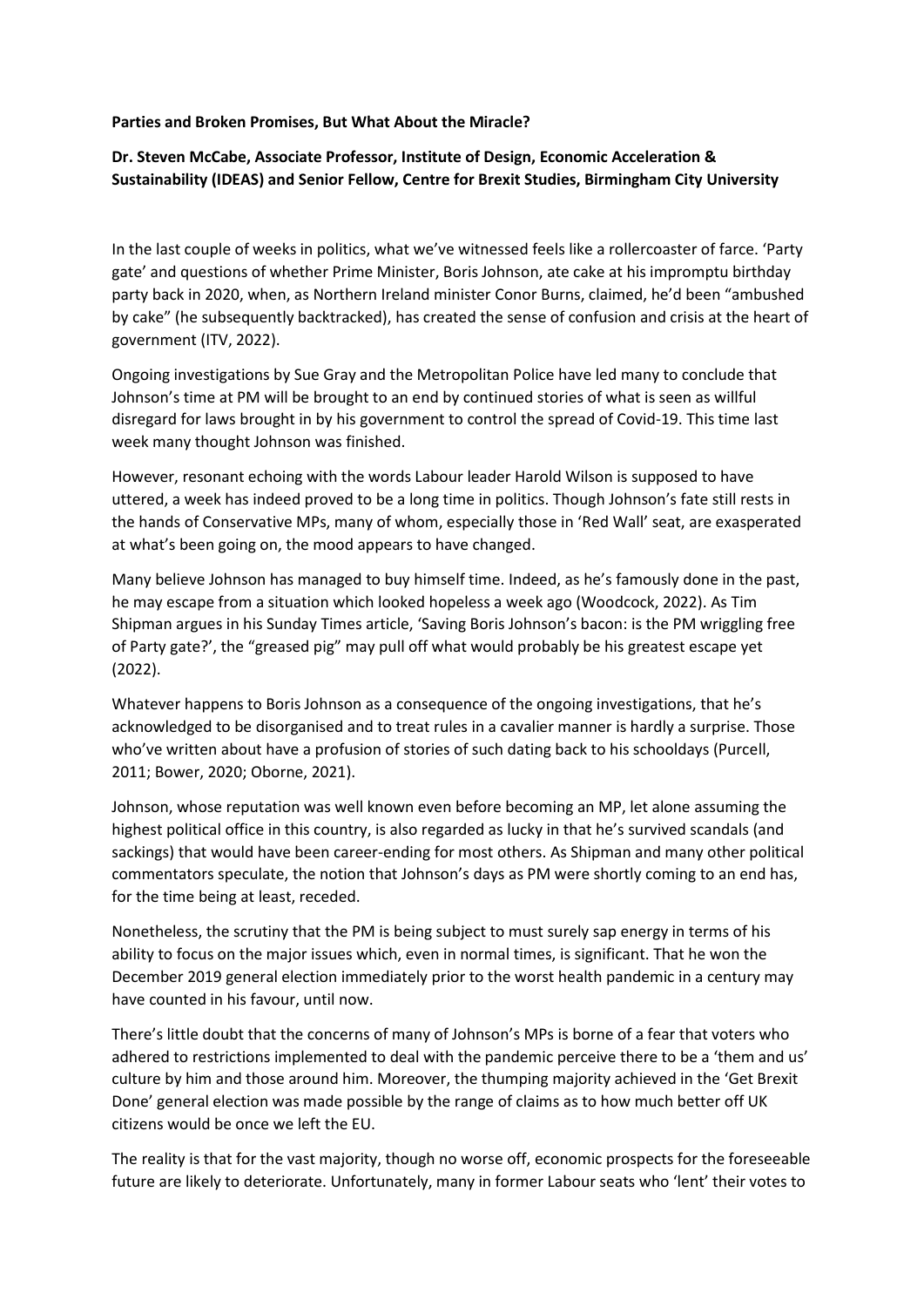the Conservative Party, are going to face a very marked deterioration in their wealth. The economic portents for the next few months are looking decidedly grim.

Brexit has, whatever its advocates may claim, produced a number of problems with supply chains because of the imposition of regulations. Arguments based on increased freedom and ability of companies to import from wherever they wish are all very well but, as those who argued against leaving the EU pointed out, costs of dealing with them are increasing.

As Chapman (2022) points out, the imposition of increased regulation, so-called 'red tape', will be that shoppers in this country face a reduction in choice and, significantly, a rise in the price of many imported goods. The Retail Gazette presents the views of Helen Dickinson, chief executive of the British Retail Consortium contends that the "trajectory" of consumer prices will continue to be upwards and, worryingly, the rate will increase. As Dickinson explains, "Retailers can no longer absorb all the cost pressures arising from more expensive transportation, labour shortages, and rising commodity and global food prices."

There's also the problem that energy costs will rise dramatically after the ending of the current 'price cap' at the beginning of April. As a consequence, bills for everyone will become considerably more costly. It's believed unit costs for both gas and electricity will go up by at least 50%

Many suggest there's a toxic confluence of factors that will mean energy costs continue to rise. As well as increased demand due to the recommencement of industry across the globe following the pandemic, there's the threat to supplies which that would occur if Russia were to invade Ukraine (Duffy, 2022). Additionally, as the International Energy Agency (IEA) warns, continued underspending by all governments, may exacerbate shortages which will keep the price high (Millard, 2022).

Worryingly, as economic analysts at Rabobank warn, should Russia do as it threatens, wheat production in Ukraine will be seriously affected which, This, they suggest, will cause the wholesale price of wheat grain to double which would inevitably increase the cost of food (Rees, 2022).

It's no wonder many speculate the impending cost of living crisis will become a lot worse. The prevailing rate of inflation, currently 5.4%, may be a good deal higher by the summer. This is going to create some very serious challenges for those whose ability to cope was already at, or beyond, breaking point. Many millions, including two million in Conservative seats, are already in what's known as 'fuel poverty' Halliday and McIntyre (2022).

The need to make decisions on whether to spend money on food or energy, to 'eat or heat', will become acute for such families. Though the situation may improve over the summer as we require less gas to heat homes, the perceived wisdom is that energy costs will not come down before next winter.

Those on mortgages or, indeed, having any form of borrowing, will not be cheered by predictions of some "city experts" that, in order to deal with the threat posed by inflation, interest rates could by 1.5% by Christmas (Duncan, 2022). Though no bad thing as a way of putting the brakes on house prices – addressed in my soon-to-be-published book – increased mortgage costs may produce even greater momentum to the cost-of-living crisis that's emerging (Elliott, 2022).

The immediate problems facing Johnson concerning parties, even if they prove temporary, are likely to be subsumed by immense economic challenges. The combination of price increases that are almost certain to take place will reduce the standard of living for those whose wages don't keep pace.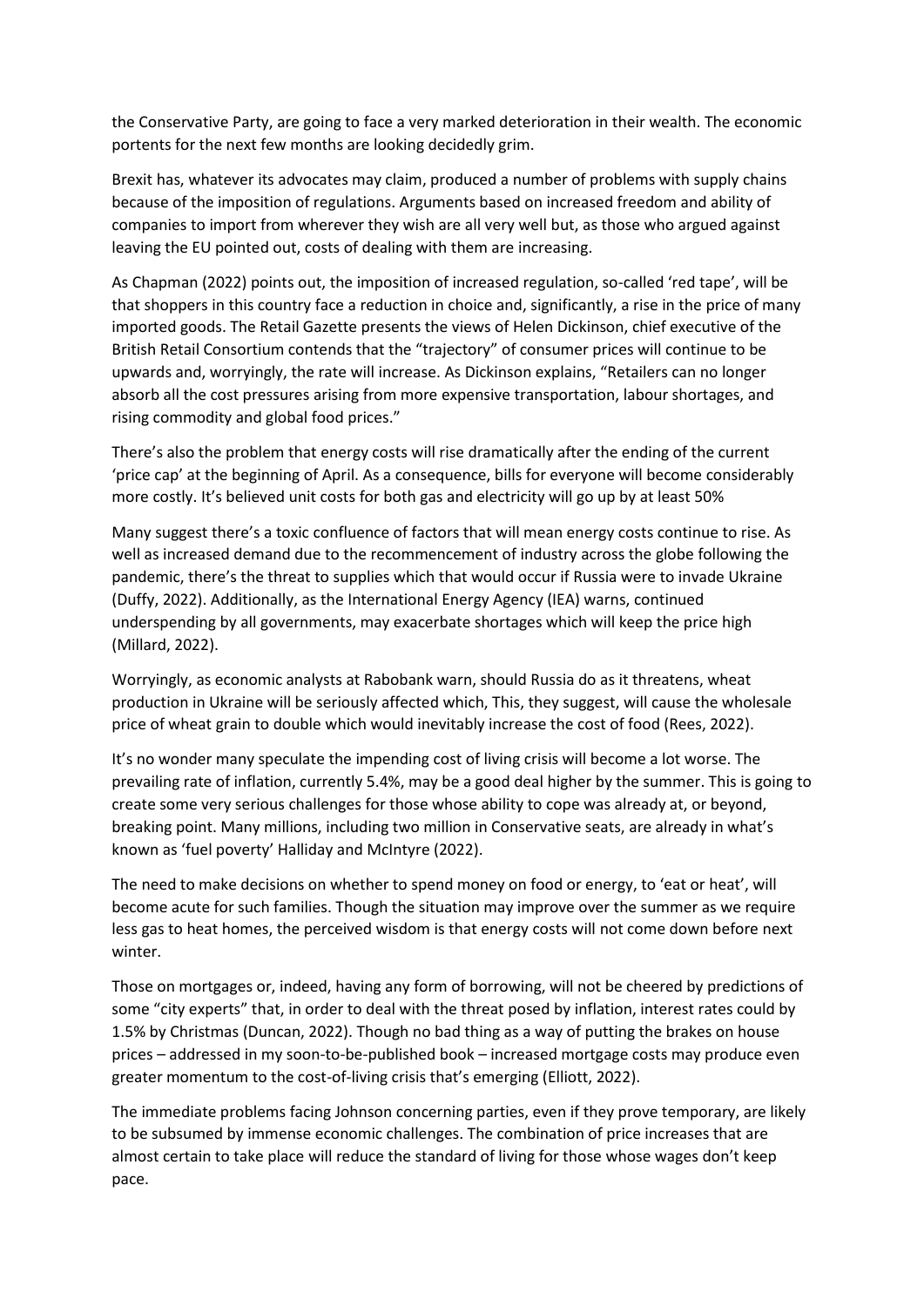Peter Foster of the Financial Times, in a thorough examination of the reasons for lack of productivity in British cities, suggests poor transport and the way accommodation is planned and built undermines efforts to improve the effectiveness of economic output to make it comparable with European cities (2022). 'Levelling Up', touted as the 'miracle' that was going to transform the lives of those who, perceiving themselves to be left behind, will effectively be stymied by the distinct lack of money required, hundreds of billions of pounds, possibly trillions.

That there's a lack of funding to achieve such transformation is causing many, particularly those who gained 'Red Wall' seats, to become increasingly anxious. As Philip Inman, writing in The Observer remarks, the amount of money needed to fix many of the problems caused by austerity implemented under the Cameron-Clegg led coalition, requires vast amounts of money at precisely the point the UK deficit is at a record level due to the pandemic (2022).

As Halliday and McIntyre (2022) describe, there's a litany of promises made by this government that have not been delivered. Critically, promises made in the election manifesto have been broken (ibid). That Johnson has not delivered the miracle he so exuberantly promised at the last general election becomes more obvious by each passing day.

Parties held during lockdown, which Sue Gray reports on (Government, 2022), represented she believes, a "serious failure to observe high standards' at No 10 and 'failures of leadership". Though not a full report due to restrictions imposed by the Metropolitan Police which are carrying out their own investigations, it may become the point at which the beginning of the end of Johnson's period as PM commenced.

Perhaps, in the meantime, we can expect to see a major change in the way this government operates. As a result, things may change for the better for those whose prospects have been blighted by poverty and deprivation.

However, as Phillip Inman argues, this government, whilst claiming to want to make lives of the poorest better, is simultaneously cutting billions in funding to institutions and organisations, notably at local level through local authorities, where its most desperately needed (ibid).

In the chapter written last summer, 'Al promised you a miracle – Life under 'Greased Piglet' Johnson', I explained that history demonstrates there comes a point at which people become exasperated by leaders who appear only to operate solely for their own self-aggrandisement (McCabe, 2021). Given what we discover on a daily basis about the government under Boris Johnson, it would appear we've reached that point.

The trouble is, Boris Johnson shows little willingness to change his ways and will continue to issue proclamations of boosterism and how much better things could be if only he's allowed to get on with the job of running the country. As such, it may be speculated, the rich, especially those connected to the current government, will get richer.

I'll leave it to you to suggest what will happen to the poor.

Boris Johnson would be well advised to heed the words of a Roman emperor and philosopher, Marcus Aurelius (April 121-March 180):

"Waste no more time arguing about what a good man should be. Be one."

In the meantime, don't hold your breath waiting for any miracles!

**References**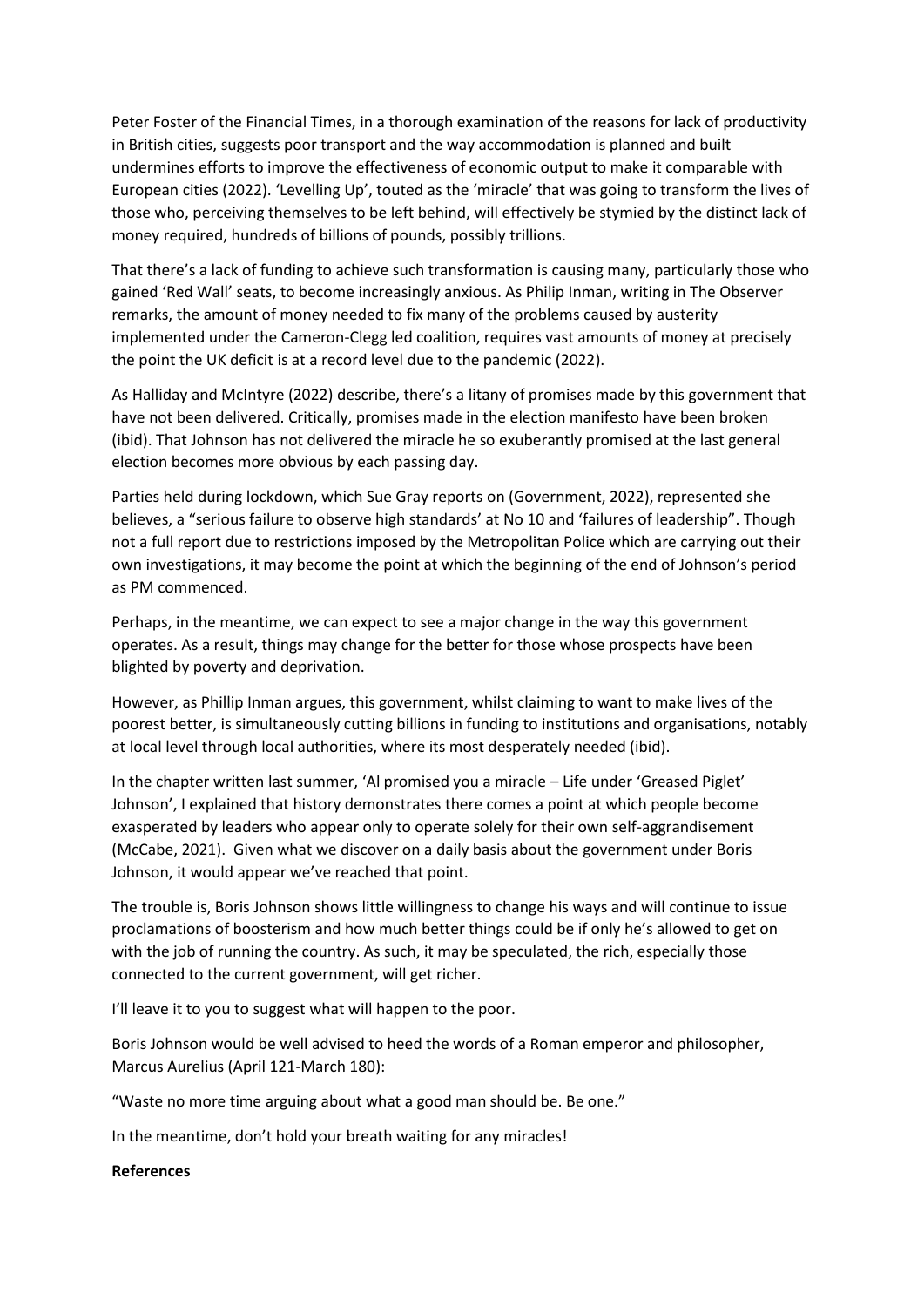Bower, T. (2020), Boris Johnson: The Gambler, WH Allen, London

Chapman, B. (2022), 'Brexit: Shoppers face less choice and higher prices as food suppliers ditch UK over new red tape', Independent,

29<sup>th</sup> January, [https://www.independent.co.uk/news/business/brexit-food-imports-less-choice](https://www.independent.co.uk/news/business/brexit-food-imports-less-choice-b2002753.html)[b2002753.html,](https://www.independent.co.uk/news/business/brexit-food-imports-less-choice-b2002753.html) accessed 31<sup>st</sup> January

Duffy, N. (2022), 'How Russia invading Ukraine could drive up gas prices in Europe and what it means for UK energy bills'. iNews, 25<sup>th</sup> January, [https://inews.co.uk/news/world/russia-invade-ukraine](https://inews.co.uk/news/world/russia-invade-ukraine-conflict-gas-prices-europe-uk-energy-bills-1422110)[conflict-gas-prices-europe-uk-energy-bills-1422110,](https://inews.co.uk/news/world/russia-invade-ukraine-conflict-gas-prices-europe-uk-energy-bills-1422110) accessed 31st January

Duncan, H. (2022), 'City experts say interest rates could increase five times this year as Bank of England battles against inflation', Financial Mail on Sunday, 30<sup>th</sup> January, [https://www.dailymail.co.uk/money/markets/article-10454913/Rates-rise-FIVE-times](https://www.dailymail.co.uk/money/markets/article-10454913/Rates-rise-FIVE-times-year-ward-inflation.html)[year-ward-inflation.html,](https://www.dailymail.co.uk/money/markets/article-10454913/Rates-rise-FIVE-times-year-ward-inflation.html) accessed 31<sup>st</sup> January

Edgington, T. and Scott, J. (2022), Are the Conservatives keeping their election promises?, BBC News, 28<sup>th</sup> January, [https://www.bbc.co.uk/news/uk-politics-58401767,](https://www.bbc.co.uk/news/uk-politics-58401767) accessed 31<sup>st</sup> January

Elliott, L. (2022), 'Failure to help struggling households will cost Tories dear', Guardian, 30th January, [https://www.theguardian.com/business/2022/jan/30/failure-to-help-struggling](https://www.theguardian.com/business/2022/jan/30/failure-to-help-struggling-households-will-cost-tories-dear)[households-will-cost-tories-dear,](https://www.theguardian.com/business/2022/jan/30/failure-to-help-struggling-households-will-cost-tories-dear) accessed 31<sup>st</sup> January

Foster, P. (2022), 'How sprawling suburbs are stunting productivity in UK cities', Financial Times, 20<sup>th</sup> January, [https://www.ft.com/content/a45e028d-4b81-4bef-9546-970838ab963a,](https://www.ft.com/content/a45e028d-4b81-4bef-9546-970838ab963a) accessed 31<sup>st</sup> January

Government (2022), 'Investigation into Alleged Gatherings on Government Premises During Covid Restrictions – Update' Cabinet Office,

31<sup>st</sup> January, [https://assets.publishing.service.gov.uk/government/uploads/system/uploads/attachm](https://assets.publishing.service.gov.uk/government/uploads/system/uploads/attachment_data/file/1051374/Investigation_into_alleged_gatherings_on_government_premises_during_Covid_restrictions_-_Update.pdf) [ent\\_data/file/1051374/Investigation\\_into\\_alleged\\_gatherings\\_on\\_government\\_premises\\_during\\_C](https://assets.publishing.service.gov.uk/government/uploads/system/uploads/attachment_data/file/1051374/Investigation_into_alleged_gatherings_on_government_premises_during_Covid_restrictions_-_Update.pdf) ovid restrictions - Update.pdf, accessed 31<sup>st</sup> January

Halliday, J. and McIntyre, N. (2022), 'Analysis of official data by the Guardian shows that nearly 2m households in Conservative seats are already in fuel poverty', Guardian, 30th January, [https://www.theguardian.com/politics/2022/jan/30/handling-cost-of-living-crisis-key](https://www.theguardian.com/politics/2022/jan/30/handling-cost-of-living-crisis-key-to-tory-government-future-johnson-told)[to-tory-government-future-johnson-told,](https://www.theguardian.com/politics/2022/jan/30/handling-cost-of-living-crisis-key-to-tory-government-future-johnson-told) accessed 31<sup>st</sup> January

Inman, P. (2022), 'If partygate doesn't kill the Tories, Rishi Sunak's spending cuts might', Observer, 29th January, [https://www.theguardian.com/business/2022/jan/29/if-partygate-doesnt-kill-the](https://www.theguardian.com/business/2022/jan/29/if-partygate-doesnt-kill-the-tories-rishi-sunaks-spending-cuts-might)[tories-rishi-sunaks-spending-cuts-might,](https://www.theguardian.com/business/2022/jan/29/if-partygate-doesnt-kill-the-tories-rishi-sunaks-spending-cuts-might) accessed 31<sup>st</sup> January

ITV (2022), 'Northern Ireland minister who said Boris Johnson 'ambushed with cake' now says there was no cake', ITV News, 28<sup>th</sup> January, [https://www.itv.com/news/utv/2022-01-28/minister-who](https://www.itv.com/news/utv/2022-01-28/minister-who-said-pm-ambushed-with-cake-now-says-there-was-no-cake)[said-pm-ambushed-with-cake-now-says-there-was-no-cake,](https://www.itv.com/news/utv/2022-01-28/minister-who-said-pm-ambushed-with-cake-now-says-there-was-no-cake) accessed 31<sup>st</sup> January

McCabe, S. (2021), 'Al promised you a miracle – Life under 'Greased Piglet' Johnson', in Populism and the Media, J. Mair, T. Clark, N. Fowler, R. Snoddy and R Tait, Abramis Academic Publishing, Bury St Edmunds

Millard, R. (2022), 'Lack of investment risks pushing gas bills even higher', Telegraph, 31st January, [https://www.telegraph.co.uk/business/2022/01/31/gas-bills-face-pressure](https://www.telegraph.co.uk/business/2022/01/31/gas-bills-face-pressure-underinvestment-set-cause-global-shortages/)[underinvestment-set-cause-global-shortages/,](https://www.telegraph.co.uk/business/2022/01/31/gas-bills-face-pressure-underinvestment-set-cause-global-shortages/) accessed 31<sup>st</sup> January